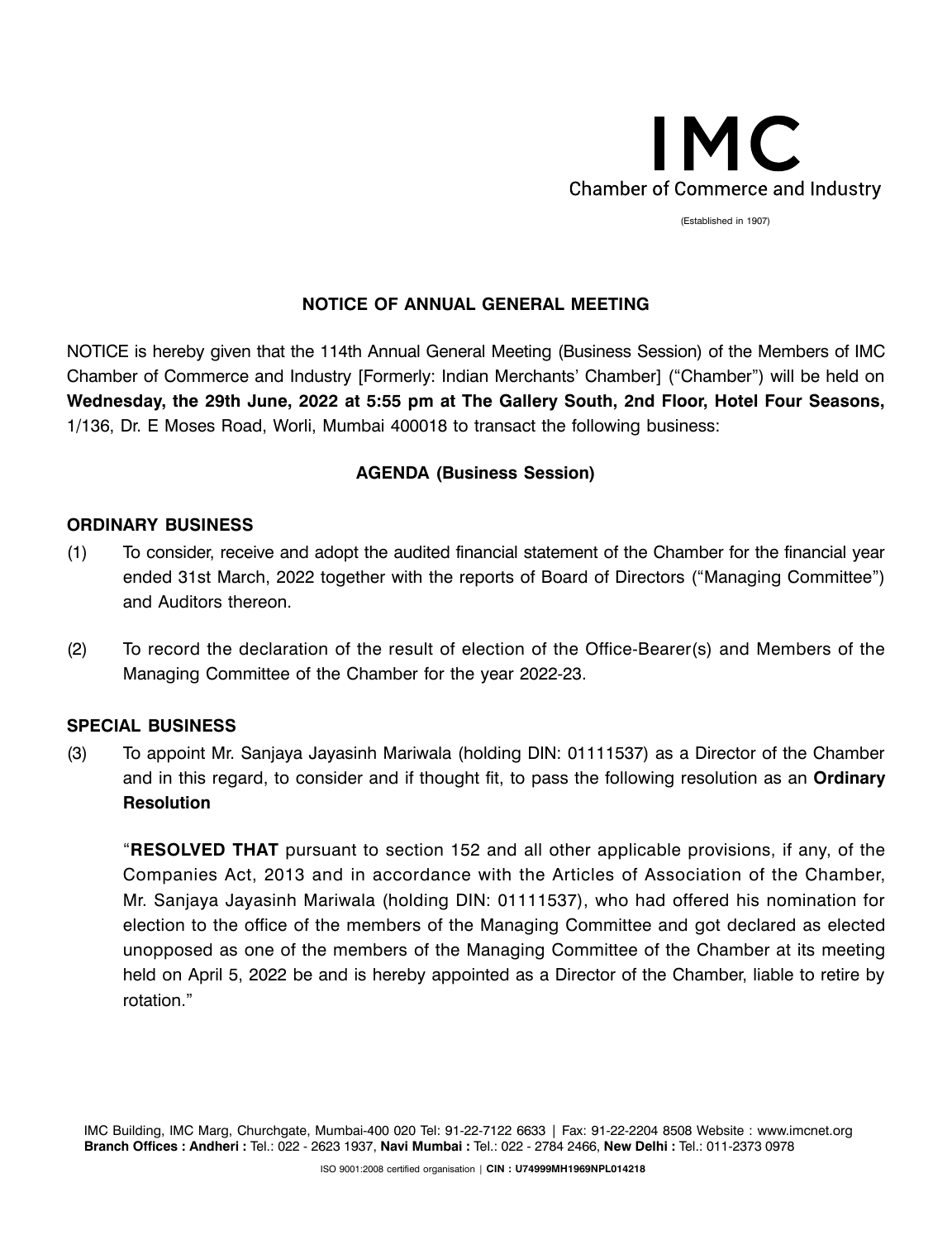(4) To appoint Mr. Aashish Rajendra Barwale (holding DIN: 00317433) as a Director of the Chamber and in this regard, to consider and if thought fit, to pass the following resolution as an **Ordinary Resolution.**

"**RESOLVED THAT** pursuant to section 152 and all other applicable provisions, if any, of the Companies Act, 2013 and in accordance with the Articles of Association of the Chamber, Mr. Aashish Rajendra Barwale (holding DIN: 00317433), who had offered his nomination for election to the office of the members of the Managing Committee and got declared as elected unopposed as one of the members of the Managing Committee of the Chamber at its meeting held on April 5, 2022 be and is hereby appointed as a Director of the Chamber, liable to retire by rotation."

# **Public Session**

\*\*\*\*

The AGM will be preceded by **'Public Session'** at 4:30 p.m. at **The Great Room, Hotel Four Seasons,**  1/136, Dr. E Moses Road, Worli, Mumbai 400018.

**Shri Jayant Sinha,** Honourable Member of the Lok Sabha and Former Union Minister of State for Finance and Civil Aviation has consented to be the **Chief Guest** and **Shri Ajit Singh,** Chairman, ACG Worldwide and **Shri Manish Sabharwal,** Vice-Chairman, TeamLease Services Limited will be the **Guests of Honour.**  They will talk on **"India@100 - Way Forward from India@75".** 

Anyangreen

**Ajit Mangrulkar** Director General

**Mumbai, June 10, 2022**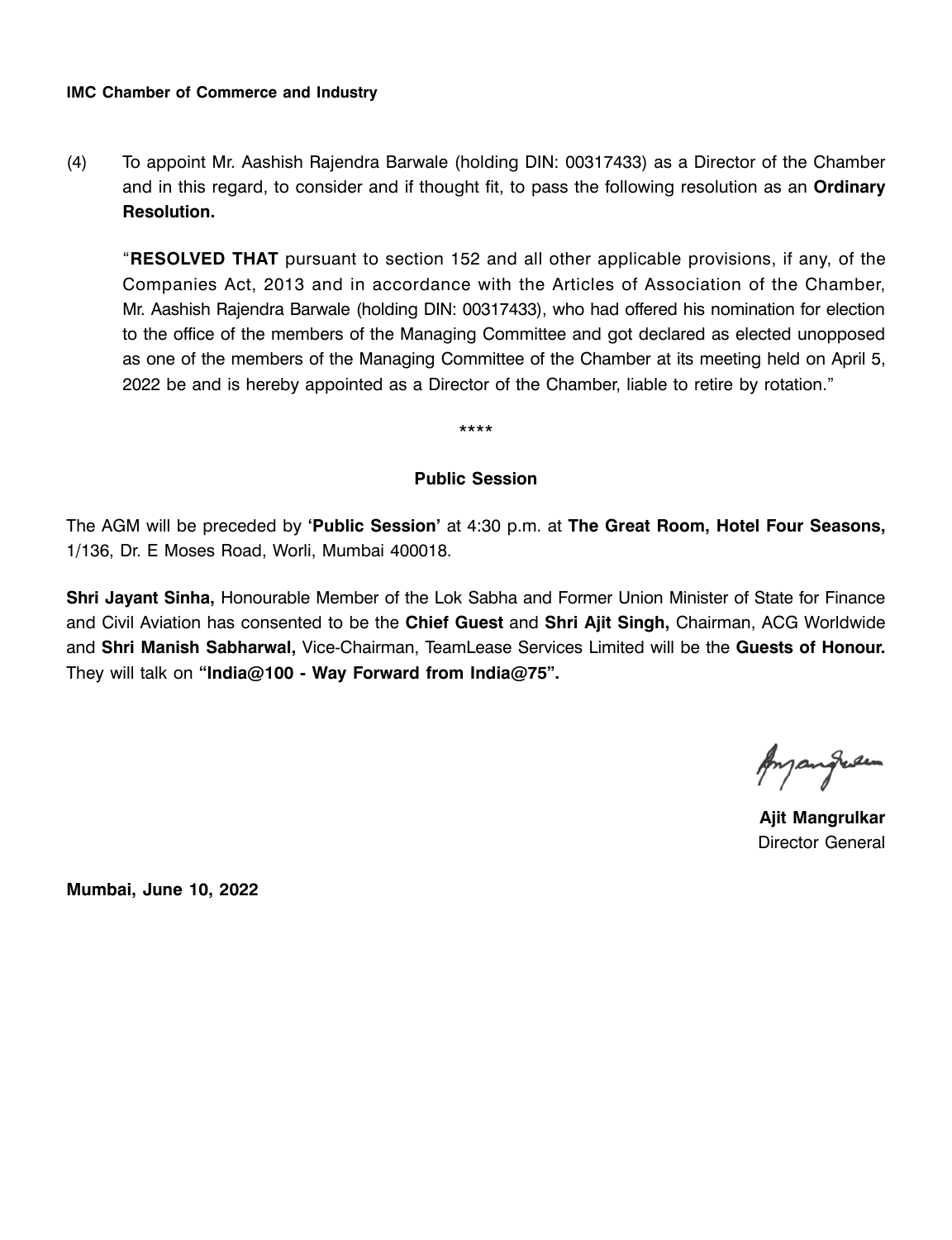# **NOTES:**

- 1. The business set out in the Notice will be transacted through electronic voting system and the Chamber is providing facility for voting by electronic means. Instructions and other information relating to e-voting are given in this Notice under the head "E-Voting" herein below. The details about User ID and password relating to remote e-voting are being sent to all the members along with this Notice. The Chamber will also send communication relating to remote e-voting which inter alia would contain details about User ID and password along with a copy of this Notice to the members, separately.
- 2. An Explanatory Statement pursuant to Section 102(1) of the Companies Act, 2013, relating to the Special Business to be transacted at the Meeting is annexed hereto.

# **E-Voting:**

# **Information and other instructions for members voting electronically are as under:**

- (i) Pursuant to the provisions of Section 108 and other applicable provisions, if any, of the Companies Act, 2013 and the Companies (Management and Administration) Rules, 2014, as amended, the Chamber is pleased to provide to its members facility to exercise their right to vote on resolutions proposed to be passed in the Meeting by electronic means. The members may cast their votes using an electronic voting system from a place other than the venue of the Meeting ('remote e-voting') in respect of the resolutions proposed in the accompanying Notice.
- (ii) The facility of voting by ballot paper shall be made available at the Meeting and the members attending the Meeting who have not cast their vote by remote e-voting shall be able to vote at the Meeting by ballot paper.
- (iii) Institutional members (i.e. other than individuals, HUF, NRI, etc.) are required to send scanned copy (in PDF / JPG format) of the relevant Board Resolution / Authority Letter, as the case may be, along with attested specimen signature of the duly authorised signatory(ies) who are authorised to vote, to the Scrutinizer by an email at jatin@jsp-associates.com. The aforesaid members may also upload the same in the e-voting module in their login. The scanned image of the above mentioned documents should be in the naming format 'Corporate Name EVENT No.'
- (iv) The voting period begins on 24th June, 2022 from 9:00 a.m. (IST) and ends on 28th June, 2022 at 5:00 p.m. (IST). During this period members of the Chamber whose name is recorded in the Register of Members, as on the cut-off date i.e. 31st January, 2022 only shall be entitled to cast their vote electronically. The e-voting module shall be disabled for voting thereafter.
- (v) The members who have cast their vote by remote e-voting may also attend the Meeting but shall not be entitled to cast their vote again.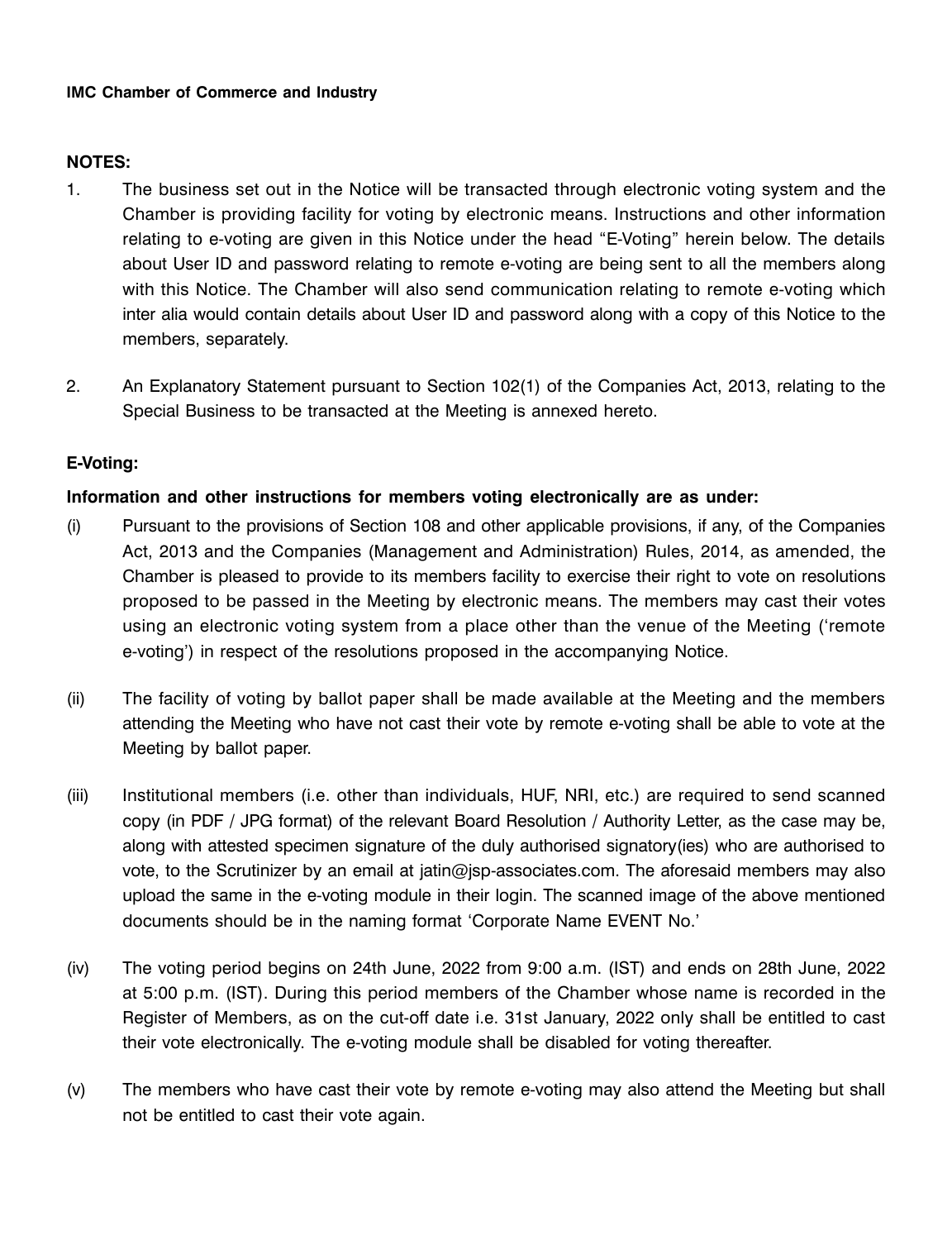- (vi) The Chamber has engaged the services of Central Depository Services Ltd ('CDSL') as the Agency to provide e-voting facility.
- (vii) The Directors of the Chamber has appointed Mr. Jatin S. Popat, a Practicing Company Secretary and Proprietor of JSP Associates, Company Secretary Firm as Scrutiniser to scrutinise the remote e-voting and physical voting by ballot paper process in a fair and transparent manner.
- (viii) The Members should log on to the e-voting website www.evotingindia.com.
- (ix) Click on Shareholders.
- (x) Now Enter your User ID. Your membership number will be your User ID.
- (xi) Next enter the Image Verification as displayed and Click on Login.
- (xii) Enter your password to be used provided to you along with the notice for this Annual General Meeting in a sealed envelope.
- (xiii) After entering these details appropriately, click on "SUBMIT" tab.
- (xiv) Click on the Electronic Voting Sequence Number (EVSN) of **IMC Chamber of Commerce and Industry** on which you choose to vote.
- (xv) On the voting page, you will see "RESOLUTION DESCRIPTION" and against the same the option "YES/NO" for voting. Select the option YES or NO as desired. The option "YES" implies that you assent to the Resolution and option "NO" implies that you dissent to the Resolution.
- (xvi) Click on the "RESOLUTIONS FILE LINK" if you wish to view the entire Resolution details.
- (xvii) After selecting the resolution you have decided to vote on, click on "SUBMIT". A confirmation box will be displayed. If you wish to confirm your vote, click on "OK", else to change your vote, click on "CANCEL" and accordingly modify your vote.
- (xviii) Once you "CONFIRM" your vote on the resolution, you will not be allowed to modify your vote.
- (xix) You can also take out print of the voting done by you by clicking on "Click here to print" option on the Voting page.
- (xx) The Chairman shall, at the Annual General Meeting (AGM), at the end of discussion on the resolutions on which voting is to be held, allow voting with the assistance of Scrutinizer, by use of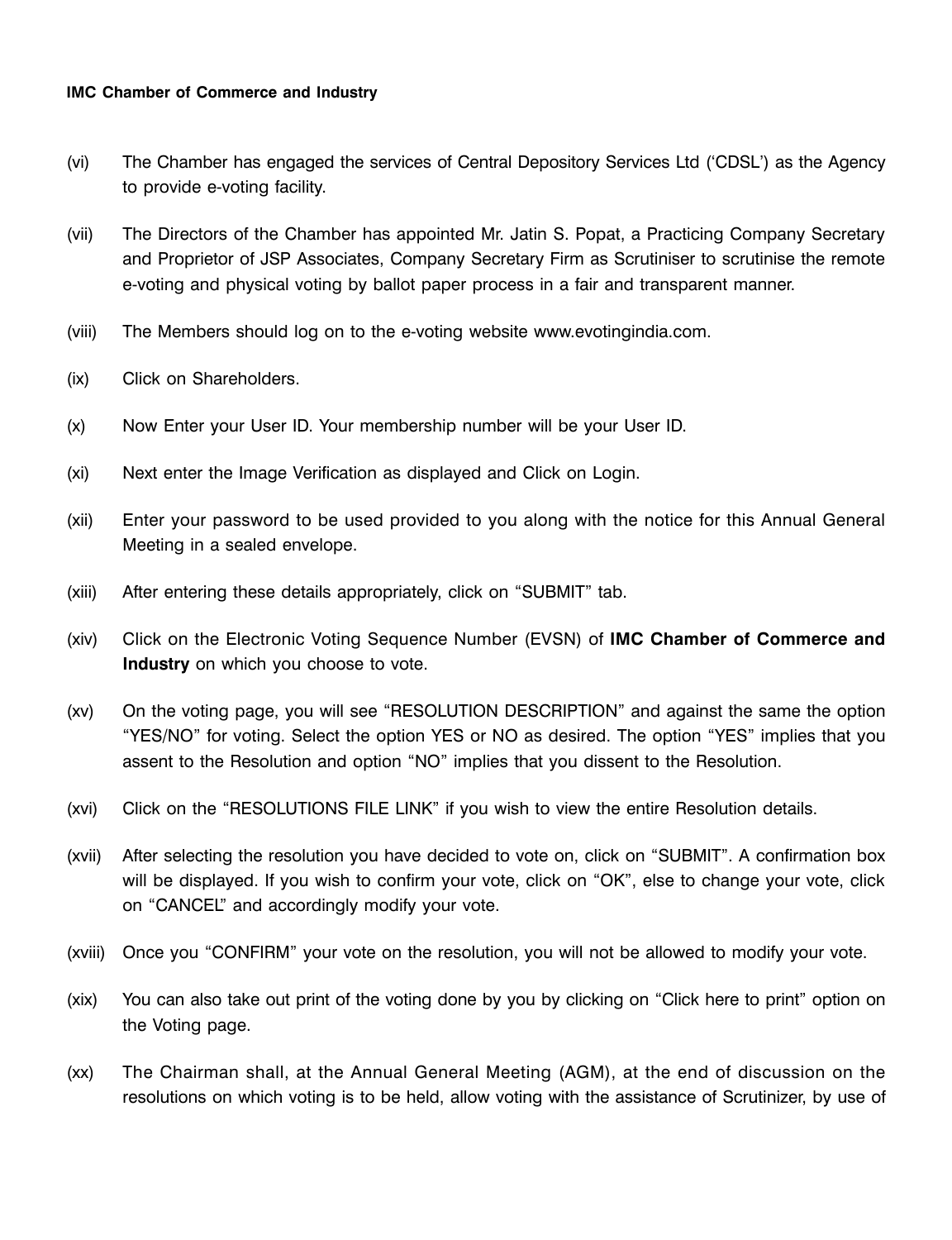ballot paper for all those members who are present at the AGM but have not cast their votes by availing the remote e-voting facility.

- (xxi) The Scrutinizer, immediately after the conclusion of voting at the Meeting shall first count the votes cast at the meeting and thereafter, unblock the votes cast through remote e-voting in the presence of at least two witnesses not in the employment of the Chamber and shall make, not later than three days of the conclusion of the Meeting, a consolidated Scrutinizer's Report of the total votes cast in favor or against, if any, to the Chairman or a person authorized by him in writing, who shall countersign the same and declare the result of the voting forthwith.
- (xxii) Once declared, the results along with the consolidated Scrutinizer's report shall be placed on the Chamber's website http://www.imcnet.org and on the website of CDSL www.evotingindia.com.
- (xxiii) Subject to the receipt of requisite number of votes, the Resolutions shall be deemed to be passed on the date of the Meeting i.e. June 29, 2022.
- (xxiv) In case you have any queries or issues regarding e-voting, write an email to helpdesk.evoting@ cdslindia.com

# **EXPLANATORY STATEMENT PURSUANT TO SECTION 102(1) OF THE COMPANIES ACT, 2013**

The following Statement sets out all material facts relating to the Special Business mentioned in the accompanying Notice:

#### **Item No.3:**

Mr. Sanjaya Jayasinh Mariwala (holding DIN: 01111537) is a representative of OmniActive Health Technologies Limited ("the Company") and the Company has been a Member of the Chamber since the year 2015. Thus, Mr. Mariwala representing OmniActive Health Technologies Limited was eligible to tender his nomination according to the provisions of the Articles of Association of the Chamber and get himself elected as member of the Managing Committee.

Mr. Mariwala is a seasoned entrepreneur with more than 30 years of experience in the natural food and supplement ingredients space. He holds a degree in Tax Management from Jamnalal Bajaj Institute of Management Studies and has done his executive training programs at the Indian Institute of Management (Ahmedabad) and Stanford Graduate School of Business. He is a founding member of OmniActive and provides strategic and financial oversight and guidance to the company's global teams. He is also associated with numerous esteemed Professional and Industrial affiliations / Trade Associations.

Mr. Mariwala had tendered a nomination form for his candidature for the office of Director of the Chamber along with a deposit of One Lakh Rupees on nominations being invited for the election of the members of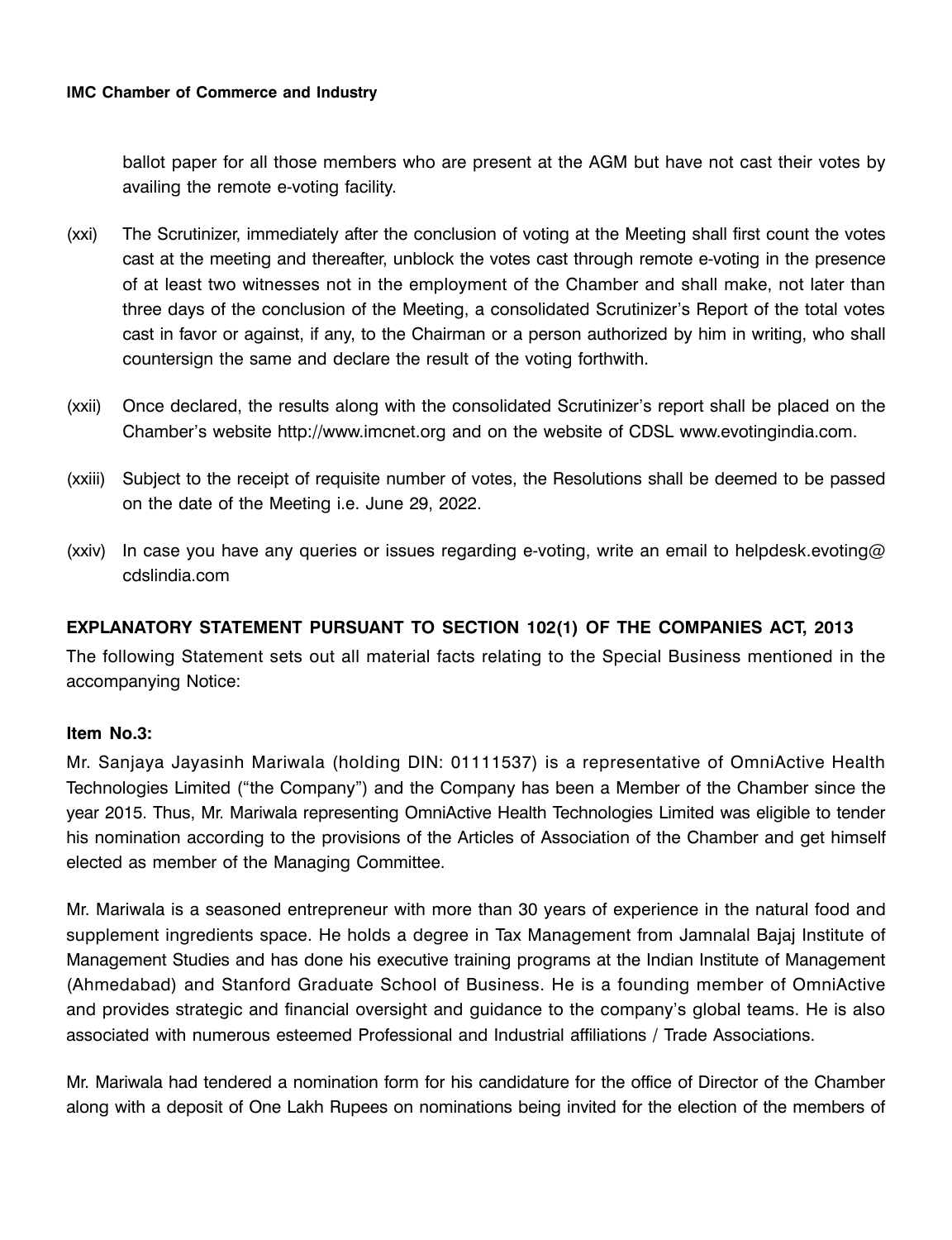the Managing Committee ("Board of Directors") to fill in the vacancies caused by the retirement of directors every year, in accordance with the procedures laid down in the Articles of Association of the Chamber.

No additional nomination was received by the Chamber other than the twelve seats (one-half of the elected members due to retire every year) for election of the members of the Managing Committee. Hence, Mr. Mariwala was one amongst the twelve candidates elected unopposed as one of the members of the Managing Committee for a two-year term i.e. 2022-2024 and to hold office on and from the conclusion of the ensuing Annual General Meeting.

Looking at Mr. Mariwala's wide experience, knowledge and expertise, the Managing Committee considers that his appointment as a Director would be of immense benefit to the Chamber's growth.

According to section 152(2) of the Companies Act, 2013, every director shall be appointed by a company in general meeting. Therefore, the Managing Committee submits the resolution for the consideration of Members of the Chamber, despite he being elected unopposed and declared as one of the members of the Managing Committee at their meeting held on April 5, 2022 and recommends it to be passed as an Ordinary Resolution.

Except Mr. Sanjaya Jayasinh Mariwala (being an appointee), none of the Directors of the Chamber is in any way, financially or otherwise, concerned or interested in the resolution set out at Item No. 3 of this notice.

#### **Item No.4:**

Mr. Aashish Rajendra Barwale (holding DIN: 00317433) is a representative of Maharashtra Hybrid Seeds Company Private Limited ("the Company") and the Company has been a Member of the Chamber since the year 1986. Thus, Mr. Barwale representing Maharashtra Hybrid Seeds Company Private Limited was eligible to tender his nomination according to the provisions of the Articles of Association of the Chamber and get himself elected as member of the Managing Committee.

Mr. Barwale is an entrepreneur with more than 15 years of experience in Agriculture Business. He holds a master's degree in business administration from Harvard Business School Boston, Massachusetts. He is a Director of Maharashtra Hybrid Seeds Company Private Limited. He is also member of Entrepreneurship Club, Venture Capital and Private Equity Club, Volunteer Consulting Organization.

Mr. Barwale had tendered a nomination form for his candidature for the office of Director of the Chamber along with a deposit of One Lakh Rupees on nominations being invited for the election of the members of the Managing Committee ("Board of Directors") to fill in the vacancies caused by the retirement of directors every year, in accordance with the procedures laid down in the Articles of Association of the Chamber.

No additional nomination was received by the Chamber other than the twelve seats (one-half of the elected members due to retire every year) for election of the members of the Managing Committee. Hence,